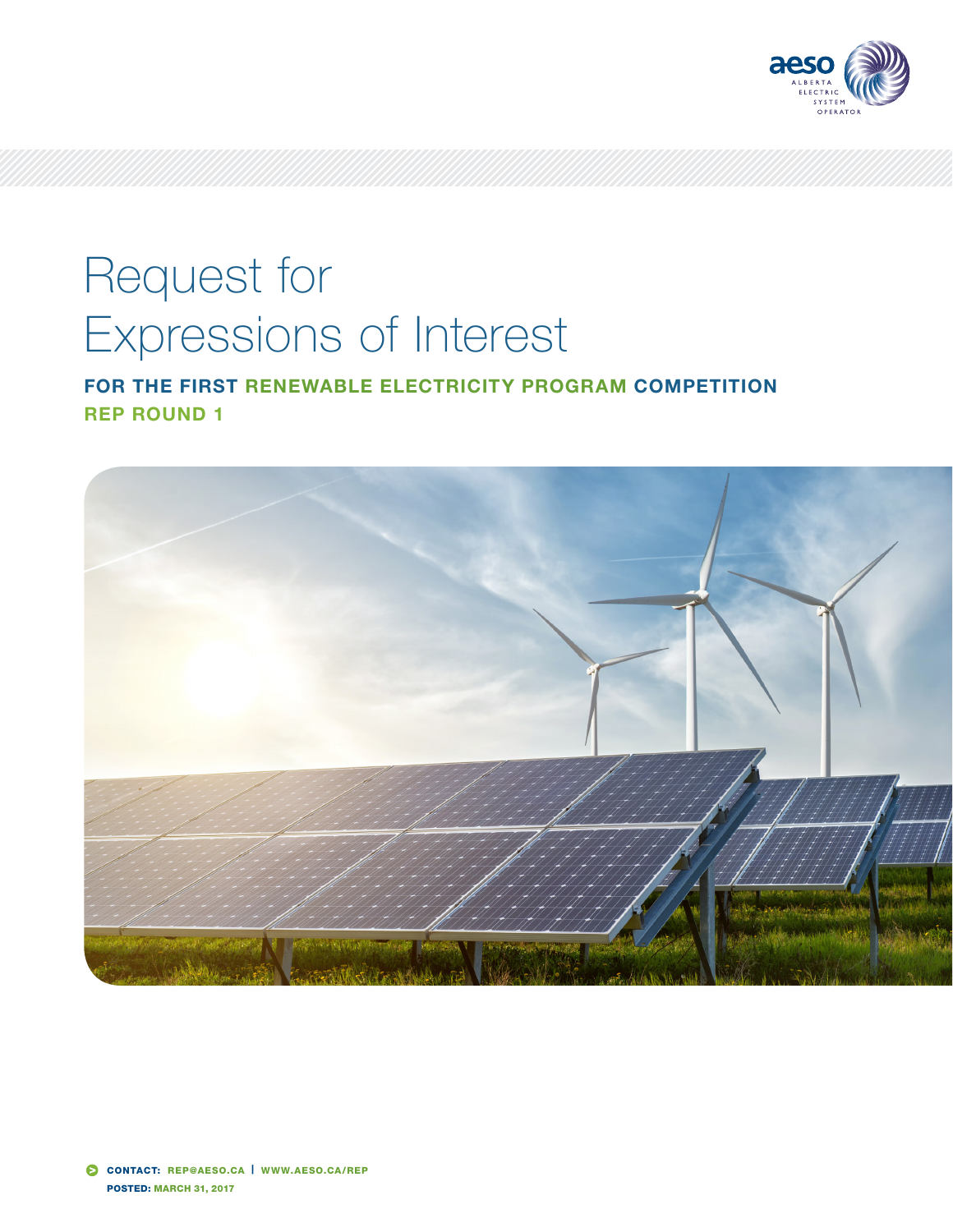# **Contents**

| 1. |     | <b>INTRODUCTION</b>                                                | 1            |
|----|-----|--------------------------------------------------------------------|--------------|
|    | 1.1 | <b>Purpose</b>                                                     | 1            |
|    |     | 1.2 REOI - Not a Call for Tenders and No Obligation                | 1            |
|    |     | 1.3 Background                                                     | 1            |
|    |     | 1.4 Key Provisions of the RESA                                     | 1.           |
|    | 1.5 | <b>The AESO</b>                                                    | $\mathbf{2}$ |
|    |     | 1.6 Renewable Electricity Act                                      | 2            |
|    | 1.7 | <b>REP Objectives</b>                                              | 2            |
|    | 1.8 | <b>Competitive Process Stages and Key Features for REP Round 1</b> | з            |
| 2. |     | <b>REP ROUND 1</b>                                                 | 4            |
|    | 2.1 | <b>Schedule</b>                                                    | 4            |
|    |     | 2.2 Eligibility to Participate                                     | 4            |
|    | 2.3 | <b>Key AESO Personnel for REP Round 1</b>                          | 4            |
|    | 2.4 | <b>Restricted Parties</b>                                          | 5            |
|    |     | 2.5 Fairness Advisor                                               | 5            |
|    |     | 2.6 Accessing the REOI and the EOI Form                            | 5            |
|    | 2.7 | <b>REP SharePoint Online Site</b>                                  | 5            |
|    |     | 2.8 Communications                                                 | 5            |
|    | 2.9 | <b>REOI Question Submission Period</b>                             | 6            |
|    |     | <b>2.10 REOI Information Session</b>                               | 6            |
| з. |     | <b>EXPRESSION OF INTEREST</b>                                      | 7            |
|    |     | 3.1 EOI Form                                                       | 7            |
|    |     | 3.2 Review of EOI Form                                             | 7            |
|    |     | 3.3 Publication of Interested Parties                              | 7            |
|    | 3.4 | <b>Freedom of Information and Protection of Privacy</b>            | 7            |
|    |     | 3.5 Errors and Omissions                                           | 7            |
|    |     | 3.6 No Obligation to Proceed                                       | 7            |
|    | 3.7 | <b>Additional Sources of Information</b>                           | 7            |
| 4. |     | <b>SAMPLE EXPRESSION OF INTEREST FORM</b>                          | 8            |
|    |     |                                                                    |              |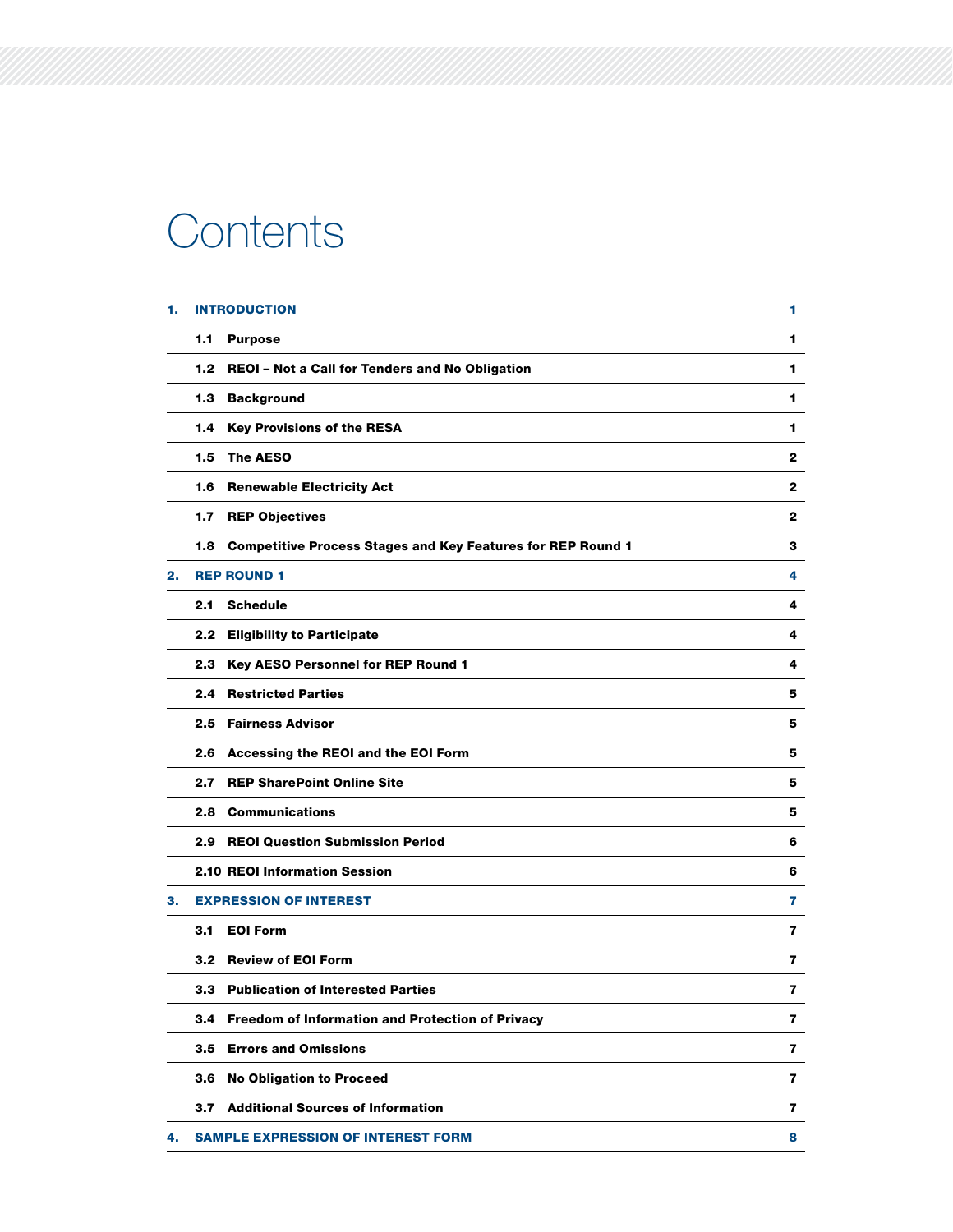# 1. Introduction

### 1.1 PURPOSE

The purpose of this Request for Expressions of Interest (REOI) is to assist the Alberta Electric System Operator (AESO) in identifying those interested in participating in the first competition (Round 1) of the Renewable Electricity Program (REP). REP Round 1 is intended to select a party, or parties, to enter into Renewable Electricity Support Agreement(s) (RESA) to develop, finance, build, own, operate and maintain projects which produce electricity from renewable energy resources **(Renewables Projects)**. Under each RESA, revenues generated by the sale of electricity from the Renewables Projects will be for the account of the Renewables Project owner, but renewable attributes associated with a Renewables Project having decreased environmental impacts (Renewable Attributes) will be transferred to the AESO in exchange for support payments, all as further described in the RESA. The Renewable Attributes will be held by the AESO on behalf of the Government of Alberta (GoA). It is expected that the AESO and GoA will enter into a funding agreement respecting the support payments.

Information received through this REOI may be used by the AESO to refine elements of the REP Round 1 competition.

#### 1.2 REOI – NOT A CALL FOR TENDERS AND NO OBLIGATION

This REOI is not a request for qualifications, request for proposals or call for tenders. This REOI merely seeks to identify those who may have an interest in participating in REP Round 1.

No person is obligated to respond to this REOI, and the AESO has no responsibility to reimburse or compensate any person for responding to this REOI.

#### 1.3 BACKGROUND

On November 27, 2015, the GoA announced its Climate Leadership Plan, a policy initiative designed to take action on climate change and protect the province's health, environment and economy.

On January 26, 2016, the Minister of Energy (Minister) directed the AESO to develop and implement a plan to incent the development of new renewable electricity generation projects in Alberta by 2030. This direction stated that a competitive process be utilized to keep the costs of the plan as low as possible.

In the first quarter of 2016, the AESO undertook stakeholder engagement activities and conducted a review of how other jurisdictions approached their renewable incentive programs to better inform its program recommendations to the GoA. In May 2016, the AESO submitted its *Renewable Electricity Program Recommendations* to the GoA. These recommendations were approved by the GoA, and details were announced on November 3, 2016. The AESO's *Renewable Electricity Program Recommendation*s can be viewed on the AESO website. Visit [www.aeso.ca/rep](http://www.aeso.ca/rep) and click on *Background and resources*.

During November and December 2016, the AESO posted the key provisions of the RESA on its website and sought stakeholder comments on those provisions. Also in December 2016, the Alberta Legislature passed the *Renewable Electricity Act* (REA), which is an important element in the GoA's Climate Leadership Plan. The REA establishes the target that, by 2030, at least 30 per cent of electric energy produced in Alberta will be from renewable energy resources, and authorizes the Minister to direct the AESO to develop renewable electricity program proposals to incent large-scale renewable electricity generation. Pursuant to the REA, the Minister approved key elements of the renewable electricity program proposal developed by the AESO for REP Round 1, including the key provisions of the RESA.

#### 1.4 KEY PROVISIONS OF THE RESA

The key provisions of the RESA are posted on the AESO website. Visit [www.aeso.ca/rep](http://www.aeso.ca/rep) and click on *Participate in the REP*.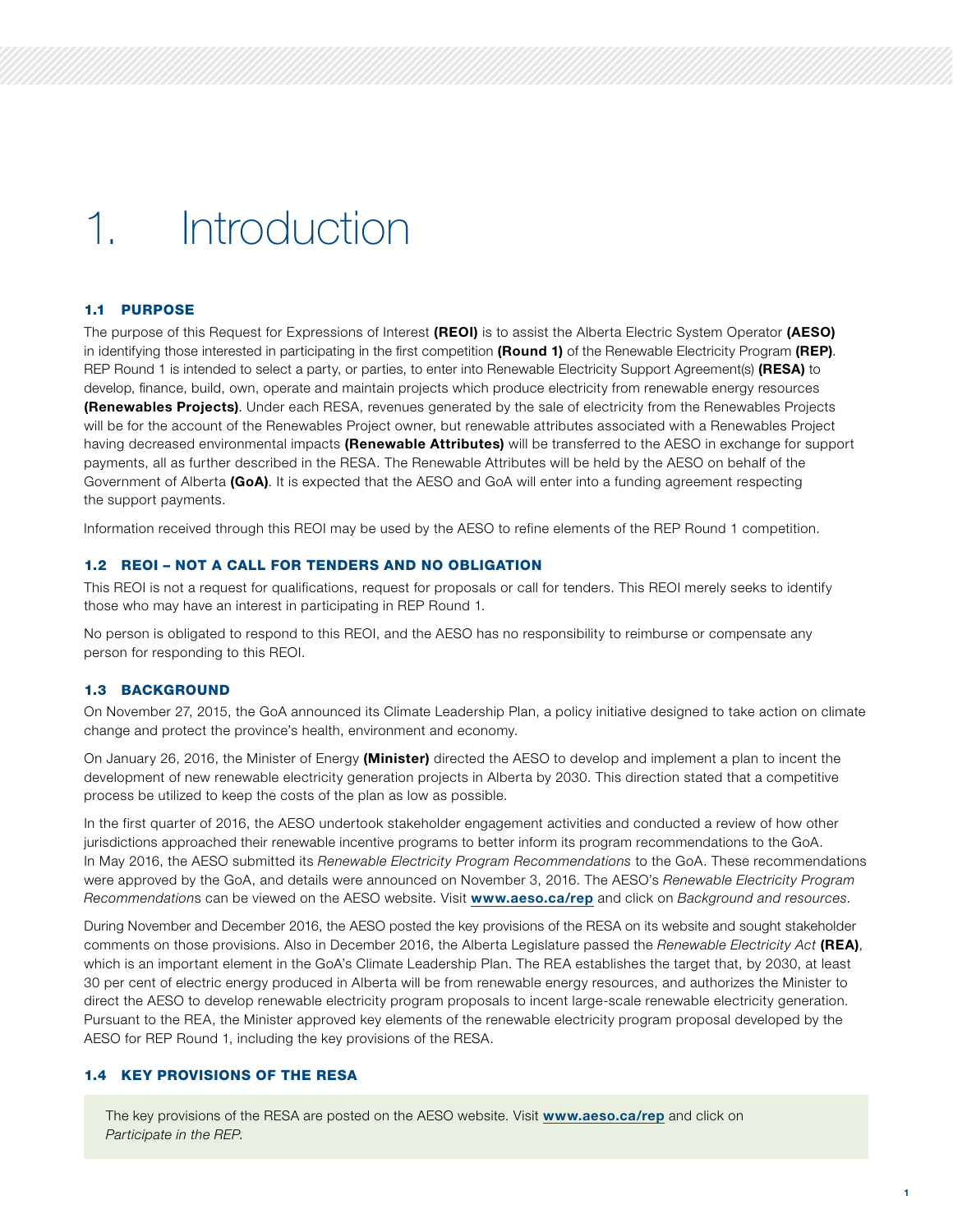#### 1.5 THE AESO

The AESO's mandate is derived from the *Electric Utilities Act* and related regulations. The AESO is governed by its board (AESO Board) which is comprised of individuals (Members) appointed by the Minister. Each Member must be independent of any person having a material interest in the Alberta electric industry.

# *The AESO is responsible for a broad range of duties, responsibilities and functions with respect to the electricity industry, including:*

- **Operating Alberta's fair, efficient and openly competitive energy-only market for electricity;**
- Designing and implementing the addition of a capacity market to the current electricity market;
- Determining the order of dispatch of electric energy and ancillary services;
- **Providing system access service on the transmission system;**
- Directing the safe, reliable and economic operation of the interconnected electric system;
- **Planning the capability of the transmission system to meet future needs;**
- Developing, implementing and administering renewable electricity programs; and
- Administering load settlement.

Further information on the AESO and its legislative mandate is available at **[www.aeso.ca](http://www.aeso.ca)**.

The AESO has a corporate credit rating of AA-/Stable from S&P Global Ratings.

### 1.6 RENEWABLE ELECTRICITY ACT

The REA sets out a framework for competitions designed to promote large-scale renewable electricity generation in Alberta. Acting on direction from the Minister, the AESO must prepare a program proposal (i.e. a competition proposal) that:

- **Promotes large-scale electricity projects;**
- **Employs a fair and transparent competitive process;**
- Does not jeopardize the safe, reliable and economic operation of Alberta's interconnected electric system; and
- Addresses any program objectives and evaluation criteria established by the Minister.

The AESO must submit such program proposal to the Minister for approval and, upon receiving such approval, implement the program as approved. The AESO is required to engage a fairness advisor during the development and implementation stages of each competition to ensure fairness is upheld.

At the conclusion of each competition, the Minister must approve, amongst other things, the total quantity of renewable electricity in respect of which RESAs may be awarded. After receiving this approval, the AESO will execute RESAs with those parties who have been successful in the competition.

# 1.7 REP OBJECTIVES

#### *Key objectives for all REP competitions are as follows:*

- Utilize competitive market forces to drive down the GoA's cost of support for Renewables Projects;
- Be fair and transparent;
- Remove barriers to entry, where appropriate, in order to maximize the number of competitors;
- Be straightforward and efficient; and
- Be guided by the principle of allocating risk to those best able to manage it.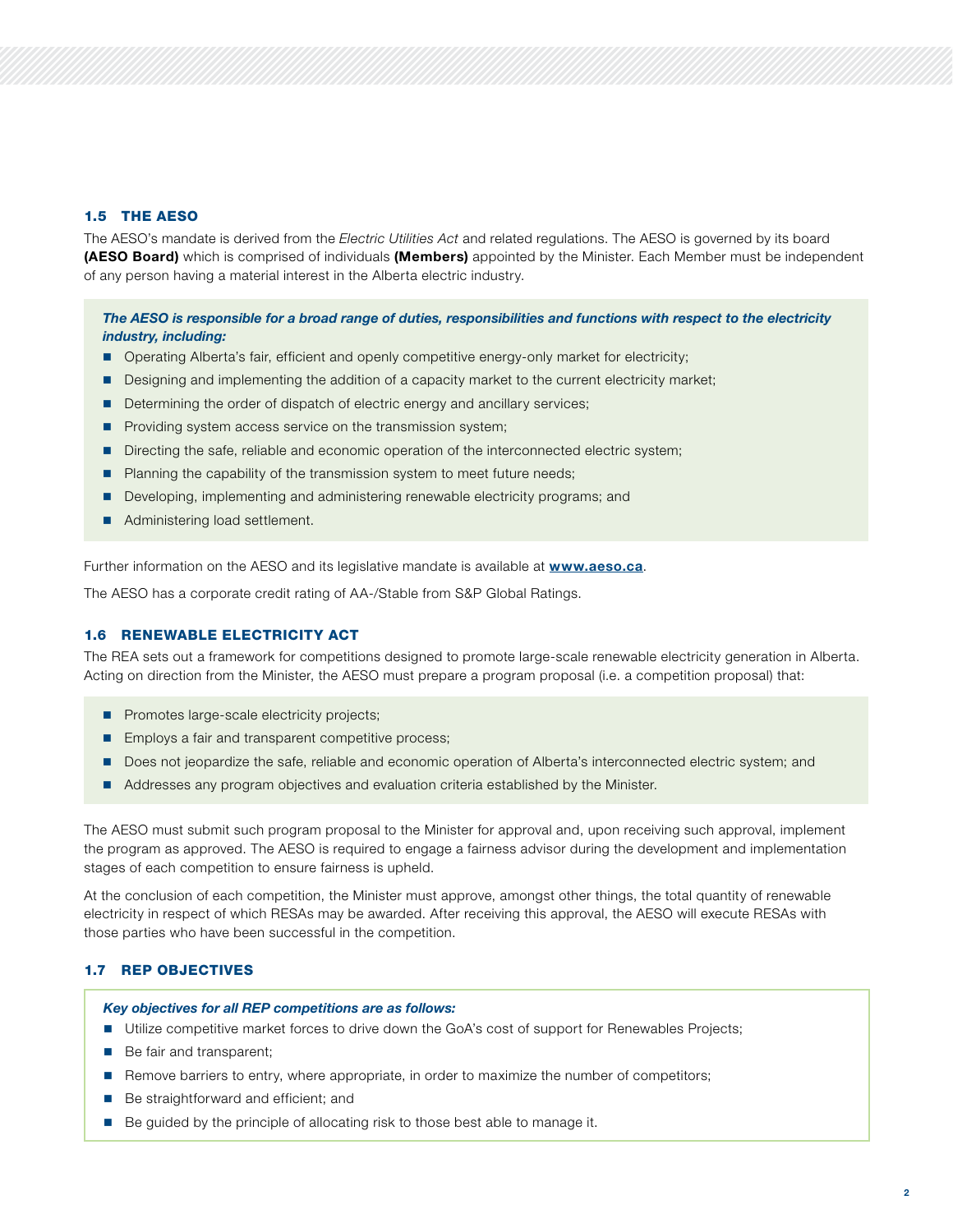# 1.8 COMPETITIVE PROCESS STAGES AND KEY FEATURES FOR REP ROUND 1

#### *The competitive process for REP Round 1 will consist of three stages:*

- **This REOI stage;**
- A Request for Qualifications (RFQ) stage wherein RFQ respondents will submit their qualifications and Renewables Project proposals, and the AESO will determine which respondents and proposals are qualified to move forward into the Request for Proposals (RFP) stage of the competition; and
- An RFP stage wherein each RFP proponent will submit a bid price for each of its qualified Renewables Project proposals and the proponents of Renewables Projects having the lowest bid prices will, subject to certain Ministerial approvals required under the REA, enter into a RESA for each such Renewables Project.

More information on what will be required of bidders at the RFQ and RFP stages is available on the AESO website. Visit [www.aeso.ca/rep](http://www.aeso.ca/rep) and click on *Participate in the REP, REP news and updates*, and *REP stakeholder FAQ*.

#### *Key features of REP Round 1 include the following:*

- The AESO will procure Renewable Attributes from up to 400 MW of Renewables Projects.
- The capacity of the Alberta Interconnected Electric System (AIES) will not be expanded to accommodate REP Round 1 projects. Accordingly, all successful Renewables Projects must be located where the available capacity of the relevant region of the AIES, under system normal conditions, can accommodate at least 100 per cent of such project's contract capacity.
- The payment mechanism used to provide support payments will be an Indexed REC.
- Renewables Projects must, among other eligibility requirements:
	- Be 5 MW or greater;
	- Achieve commercial operation by December 2019;
	- Be located in Alberta;
	- Be new or expanded Renewables Projects;
	- Be able to connect to the existing transmission or distribution system; and
	- Generate electricity using renewable energy resources (as defined in the REA).
- As part of its RFQ submission, each party will be required to pay a non-refundable submission fee. This fee will be calculated based on the aggregate nameplate capacity of all projects submitted plus a fee for all projects submitted in addition to the first, as follows:
	- \$1,000/MW of the aggregate nameplate capacity of all projects submitted by a single party, with this portion of the fee being a minimum of \$10,000 and a maximum of \$50,000; plus
	- For each project submitted in addition to the first, a fee of \$2,500.
- If a proponent is selected to participate in the RFP stage, they will be required to post financial bid security for each Renewables Project submitted at RFP in the amount of \$25,000/MW of the project's nameplate capacity.
- Both RFQ submissions and RFP submissions will be evaluated in accordance with set evaluation criteria by evaluation panels comprised primarily of independent external experts. The competition will be subject to oversight by an independent fairness advisor retained by the AESO.
- The relationship between the AESO and the successful proponent(s) will be governed by the RESA.
- The final quantity of renewable electricity in respect of which RESAs can be awarded is subject to approval by the Minister.
- The REA contains provisions requiring the GoA to provide the funding for the support payments contained in the RESA. The AESO and the GoA intend to enter into a Renewable Electricity Funding Agreement (REFA) pursuant to which such support payments are funded to the AESO by the GoA. The GoA has a credit rating of AA/Negative from S&P Global Ratings.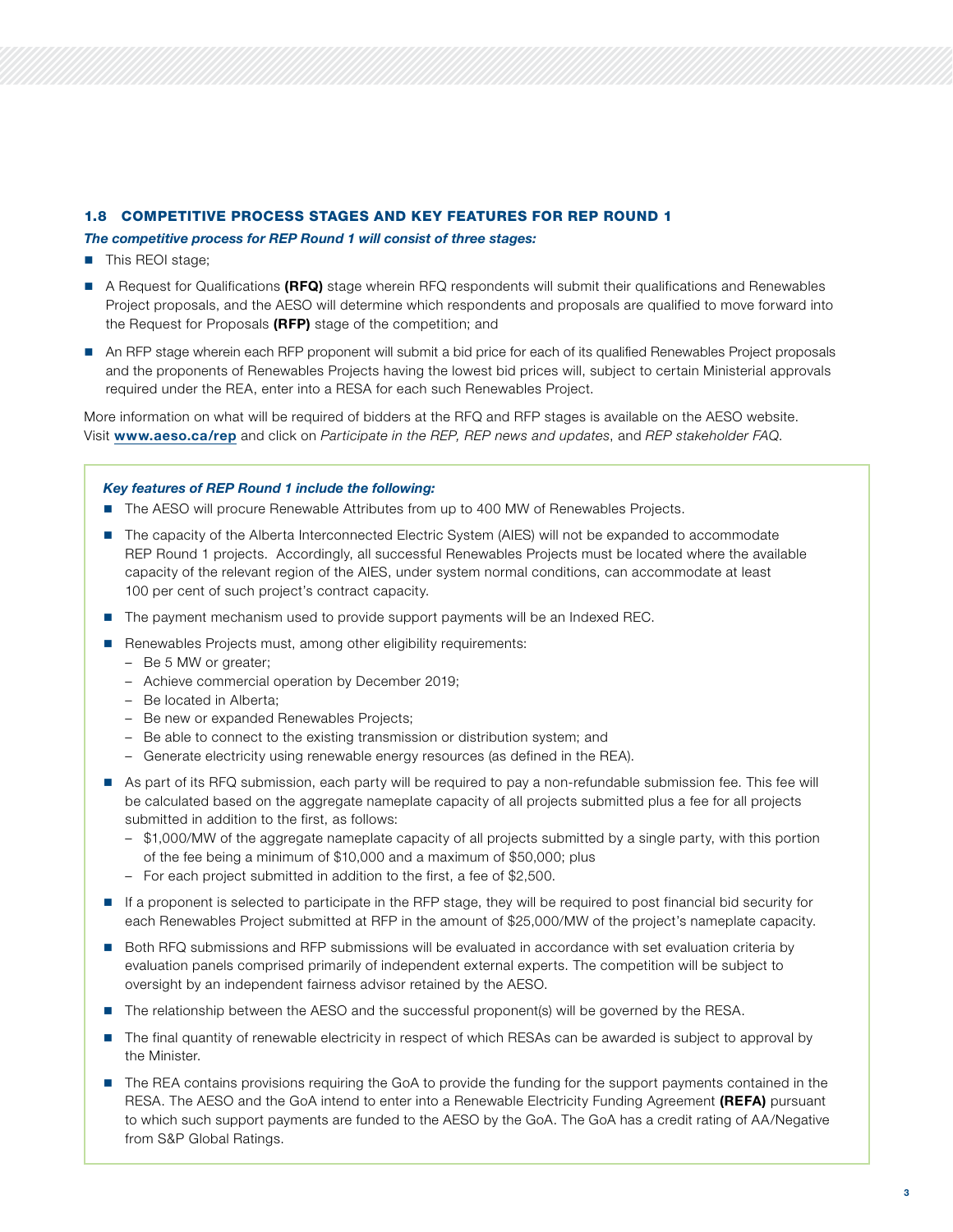# 2. REP Round 1

# 2.1 SCHEDULE

The AESO's anticipated schedule for REP Round 1 is as follows:

| <b>AESO ISSUANCE OF REOI</b>                                              | March 31, 2017         |  |
|---------------------------------------------------------------------------|------------------------|--|
| REOI question submission deadline                                         | April 11, 2017         |  |
| <b>REOI</b> information session                                           | April 18, 2017         |  |
| REOI concludes & EOI Forms due                                            | April 21, 2017         |  |
| AESO ISSUANCE OF RFQ TO INTERESTED PARTIES                                | April 28, 2017         |  |
| RFQ submissions due                                                       | June 16, 2017          |  |
| AESO evaluation of RFQ submissions and selection of qualified respondents | June to September 2017 |  |
| <b>AESO ISSUANCE OF RFP TO PROPONENTS</b>                                 | September 15, 2017     |  |
| RFP submissions due                                                       | October 13, 2017       |  |
| Selection of successful proponent(s) and execution of RESA(s)             | December 2017          |  |
| Target commercial operation date                                          | December 2019          |  |

The AESO may delete, modify or add to any of the above steps and timeline, or may choose not to pursue any further activities associated with this REOI.

# 2.2 ELIGIBILITY TO PARTICIPATE

All parties are eligible to participate in REP Round 1 but participation in consortia will be subject to the rules relating to common ownership. Visit [www.aeso.ca/rep](http://www.aeso.ca/rep) and click on *REP news and updates* for more information on the AESO's definition of common ownership.

The AESO may, in order to maintain the integrity of the competition, restrict participation of parties who, in the AESO's view, have a conflict of interest or might otherwise compromise the fairness of the competition (Restricted Parties). A list of current Restricted Parties is set out in Section 2.4.

# 2.3 KEY AESO PERSONNEL FOR REP ROUND 1

*The following are the identities and roles of those key individuals and entities undertaking administration of REP Round 1 for the AESO:*

- AESO Director, Renewables Development E. Moore
- AESO Legal Counsel C. Stilwell
- AESO Senior Financial Specialist R. Ferguson
- AESO Project Manager Y. Dawson
- AESO Program Coordinator A. Mathews
- Financial Advisor KPMG LLP
- Legal Counsel Norton Rose Fulbright Canada LLP
- Fairness Advisor P1 Consulting Inc.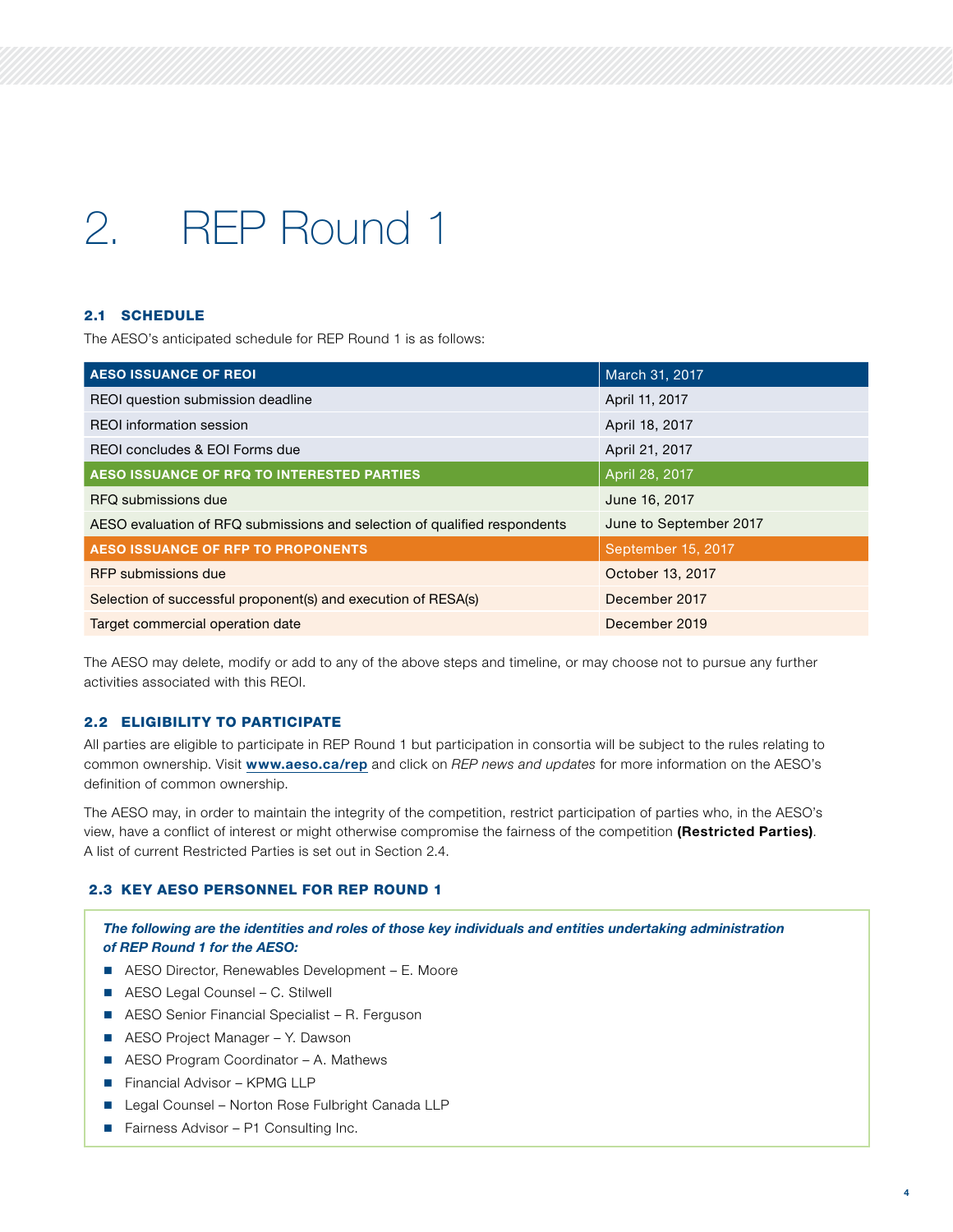# 2.4 RESTRICTED PARTIES

The RFQ document for REP Round 1 will describe parties who are ineligible to participate or support the participation of others in the competition. The RFQ may also describe the process by which interested parties may be determined to be eligible by the AESO notwithstanding perceived conflict. Without limiting those parties who are stipulated to be ineligible in the RFQ, the following parties are ineligible:

- Financial Advisor KPMG LLP
- Legal Counsel Norton Rose Canada LLP
- Fairness Advisor P1 Consulting Inc.
- Evaluation Panel Members
- AESO Board Members and staff, any former AESO Board Members, and all former AESO staff and other person(s) who, in the sole opinion of the AESO, were principally involved in the development or implementation of REP Round 1 or are in possession of non-public information, the disclosure of which to anyone would give a potential participant in the competition any material advantage in REP Round 1.

### 2.5 FAIRNESS ADVISOR

The AESO has engaged the services of P1 Consulting Inc. as its fairness advisor for REP Round 1. The fairness advisor has provided advice to the AESO in developing REP Round 1 to ensure it is a fair process and will oversee the implementation of REP Round 1 to ensure it is conducted fairly. Once REP Round 1 is concluded the fairness advisor will issue a public report evidencing its findings.

#### 2.6 ACCESSING THE REOI AND THE EOI FORM

This REOI is available to download from the AESO website. Each interested party is responsible for making appropriate arrangements to download the REOI and, if they so choose, submit the Expression of Interest Form (EOI Form) via email to the AESO at [rep@aeso.ca](mailto:rep%40aeso.ca?subject=). A sample of the EOI Form is included in Section 4 on page 8; however, interested parties must complete and submit the fillable PDF form available on the AESO website. To download the REOI and EOI Form, visit [www.aeso.ca/rep](http://www.aeso.ca/rep) and click on *Participate in the REP*.

#### 2.7 REP SHAREPOINT ONLINE SITE

The AESO will use the REP SharePoint Online Site (SharePoint) for the RFQ and RFP stages of REP Round 1. Registration for access to SharePoint will commence on April 21, 2017. To sign up for access to SharePoint, please contact [rep@aeso.ca](mailto:rep%40aeso.ca%20?subject=) with the subject line "SharePoint Online Registration" to begin the process of registration.

Interested parties are responsible for ensuring that they have received the RFQ and any addenda issued by the AESO once access has been granted to the SharePoint site and documents have been posted.

# 2.8 COMMUNICATIONS

The mandatory method of communication between interested parties and the AESO is through [rep@aeso.ca](mailto:rep%40aeso.ca?subject=). Other than information provided at the REOI information session referred to in Section 2.10, information obtained verbally during REP Round 1 or from any other sources is not official and cannot be relied upon.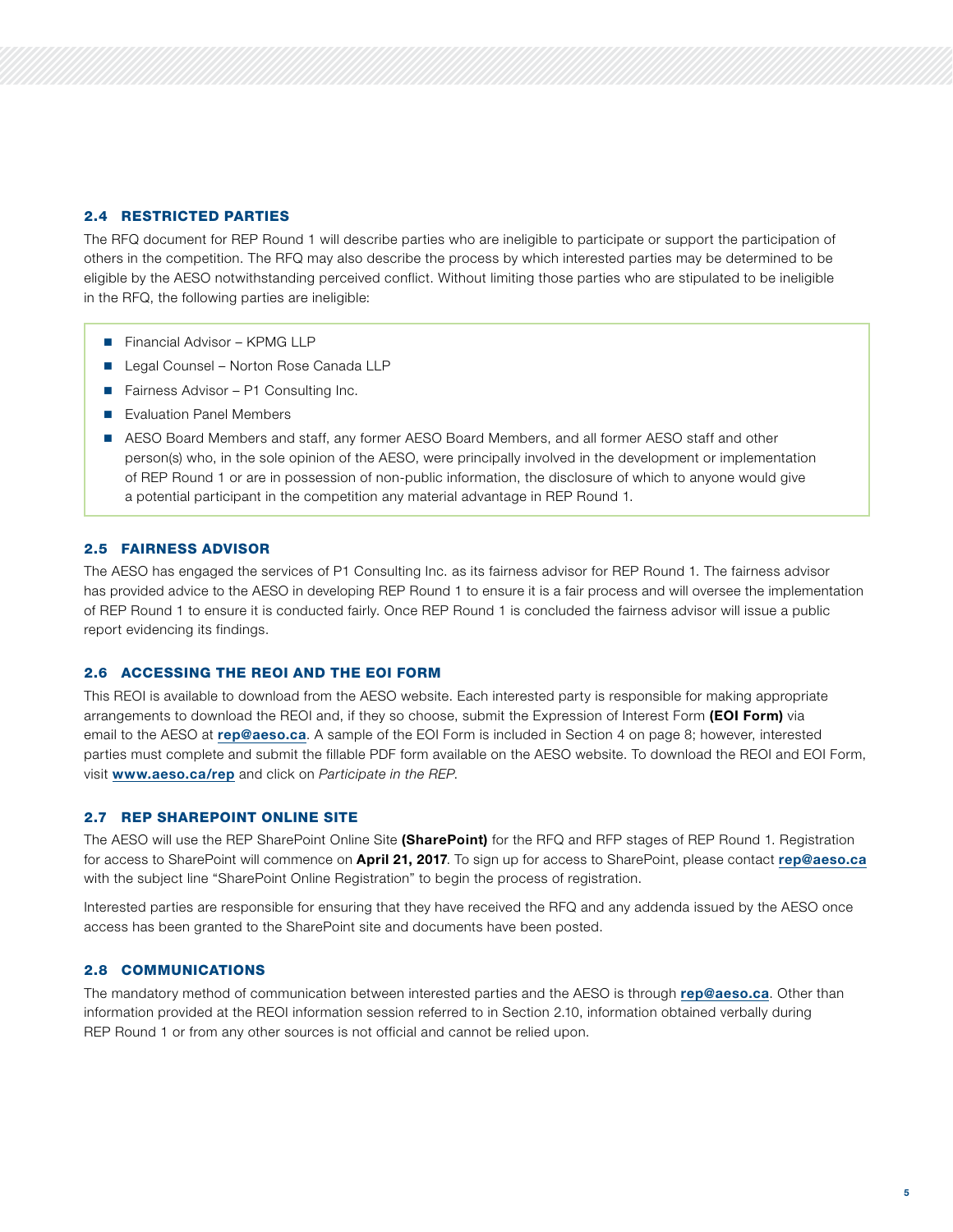#### 2.9 REOI QUESTION SUBMISSION PERIOD

Questions regarding this REOI or other REP Round 1 questions may be submitted to [rep@aeso.ca](mailto:rep%40aeso.ca?subject=) no later than 3:30 p.m. Mountain Daylight Time (MDT) on April 11, 2017, with the subject line "Question for REP Round 1". The AESO will make every effort to address these questions at the REOI information session referred to in Section 2.10. No answers to these questions will be provided any earlier than the REOI information session.

# 2.10 REOI INFORMATION SESSION

An REOI information session is planned for April 18, 2017, beginning at 1:30 pm and lasting approximately 2.5 hours. The session will be held in the Britannia / Belaire Rooms at the Westin Hotel in Calgary, Alberta. Interested parties must RSVP to attend in person or via webinar by emailing [rep@aeso.ca](mailto:rep%40aeso.ca?subject=) no later than 3:30 p.m. MDT on April 11, 2017. Please note, space is limited for those wishing to attend in person. This session will be recorded and posted on [www.aeso.ca/rep](http://www.aeso.ca/rep) for those unable to attend.

The information session will consist of a presentation on REP Round 1, including key RFQ, RFP and RESA details. There will also be a question and answer period regarding same. Following the information session, interested parties will be unable to submit further questions or to seek clarifications from the AESO in any manner until the RFQ stage of the competition.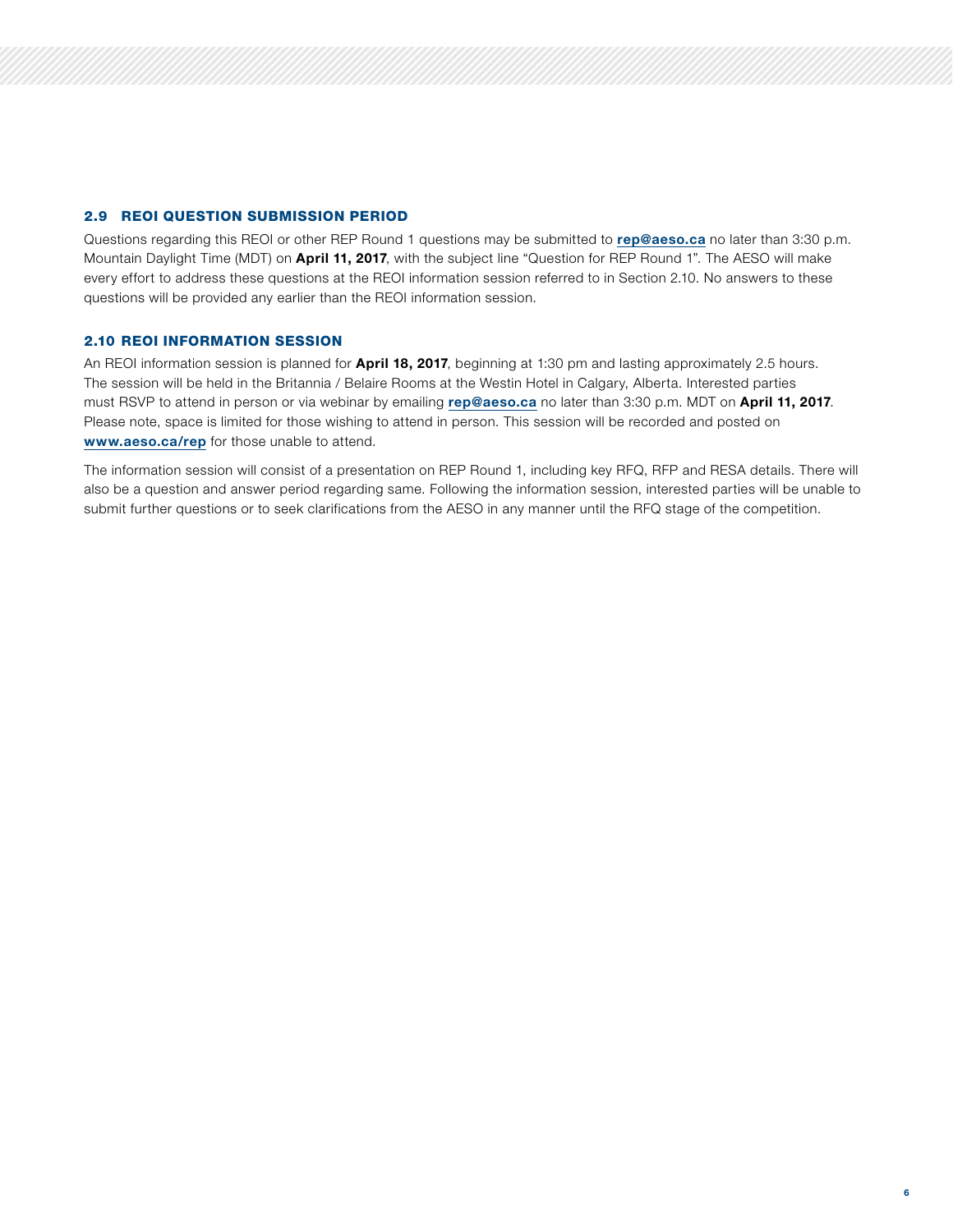# 3. Expression of Interest

#### 3.1 EOI FORM

Please complete and submit the EOI Form as soon as possible, and no later than 3:30 p.m. MDT on April 21, 2017. The EOI Form must be submitted electronically to [rep@aeso.ca](mailto:rep%40aeso.ca?subject=) with "EOI Form" and the interested party's name in the subject line of the email. The AESO will confirm receipt of the EOI Form by responding to the email from which the EOI Form was received no later than forty-eight hours after it is received. See Section 2.6 for information about accessing the EOI Form.

Submissions in an EOI Form are not evaluated in any way and will neither exclude nor shortlist interested parties.

Submitting an EOI Form is not a prerequisite to participating in further steps of REP Round 1.

#### 3.2 REVIEW OF EOI FORM

The AESO will review the EOI Forms and other information to identify interested parties and may use the information it receives through the EOI Form to refine elements of REP Round 1.

#### 3.3 PUBLICATION OF INTERESTED PARTIES

Profile information related to each response is being collected for the purposes of identifying interested parties who may wish to participate in REP Round 1. The AESO intends to maintain a log of all the contact names and contact information of interested parties submitting an EOI Form or otherwise expressing an interest to the AESO in REP Round 1. This log may be made public at the AESO's discretion.

### 3.4 FREEDOM OF INFORMATION AND PROTECTION OF PRIVACY

The AESO appreciates that the information provided on the EOI Form may include limited sensitive business information and accepts this information in confidence. Notwithstanding the forgoing, the AESO is a public body subject to the provisions of the *Freedom of Information and Protection of Privacy Act* (FOIP Act) and may be required to disclose such information pursuant thereto, in the absence of a mandatory exception (FOIP Act, Sections 16 and 17).

Should third party information held by the AESO be requested under the FOIP Act, the AESO is required to notify each affected party and request representations regarding disclosure.

#### 3.5 ERRORS AND OMISSIONS

The information contained in this REOI is supplied solely as a guideline for interested parties. The information is not guaranteed or warranted to be accurate by the AESO nor is it necessarily comprehensive or exhaustive. Nothing in this REOI is intended to relieve interested parties from forming their own opinions and conclusions with respect to the matters addressed in this REOI.

### 3.6 NO OBLIGATION TO PROCEED

This REOI does not constitute an offer of any kind, including an offer to enter into any contract with any person. This REOI does not in any way commit the AESO to, or make the AESO responsible for, anything whatsoever, including proceeding with an RFQ stage or RFP stage, or any other part of REP Round 1.

# 3.7 ADDITIONAL SOURCES OF INFORMATION

For additional information about REP Round 1, interested parties are encouraged to visit [www.aeso.ca/rep](http://www.aeso.ca/rep).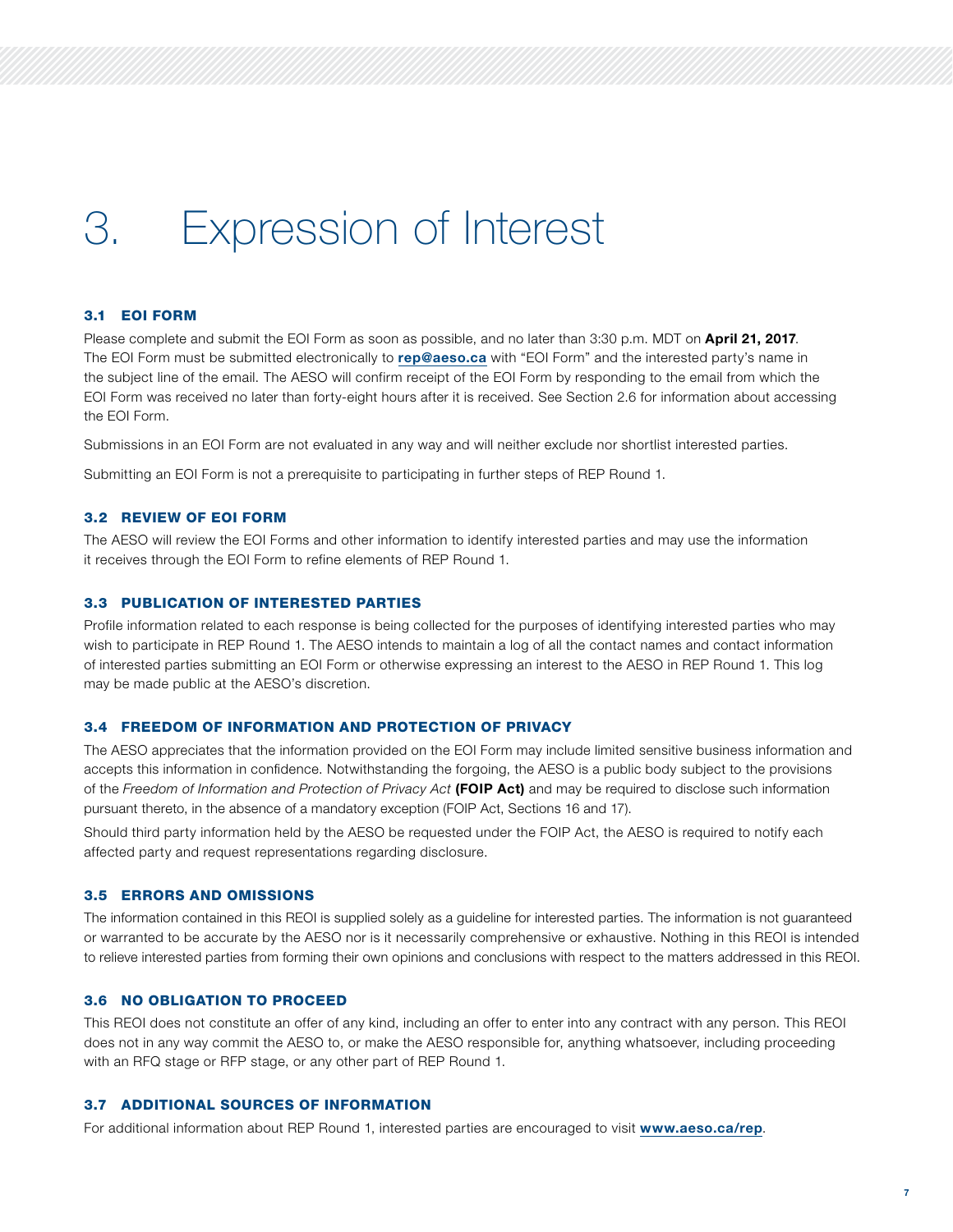# 4. Expression of Interest Form

#### REP ROUND 1

Please complete and submit the EOI Form as soon as possible, and no later than 3:30 p.m. MDT on April 21, 2017. The EOI Form must be submitted electronically to [rep@aeso.ca](mailto:rep%40aeso.ca?subject=) with "EOI Form" and the interested party's name in the subject line of the email. No other documents, including supporting information, will be accepted. Please note this is an Expression of Interest only, not an RFQ submission.

| Interested party name (Full legal name) <b>contract the contract of the contract of the contract of the contract of the contract of the contract of the contract of the contract of the contract of the contract of the contract</b> |  |  |
|--------------------------------------------------------------------------------------------------------------------------------------------------------------------------------------------------------------------------------------|--|--|
|                                                                                                                                                                                                                                      |  |  |
|                                                                                                                                                                                                                                      |  |  |
|                                                                                                                                                                                                                                      |  |  |
| Contact email entrance and the contract of the contract of the contract of the contract of the contract of the                                                                                                                       |  |  |
| Mailing address ________________                                                                                                                                                                                                     |  |  |

#### EXPRESSION OF INTEREST

Would you describe your interest in participating in REP Round 1 as:  $\Box$  High  $\Box$  Medium  $\Box$  Low

Please comment on your indicated level of interest.

If you are part of a team, what is your anticipated role on the team?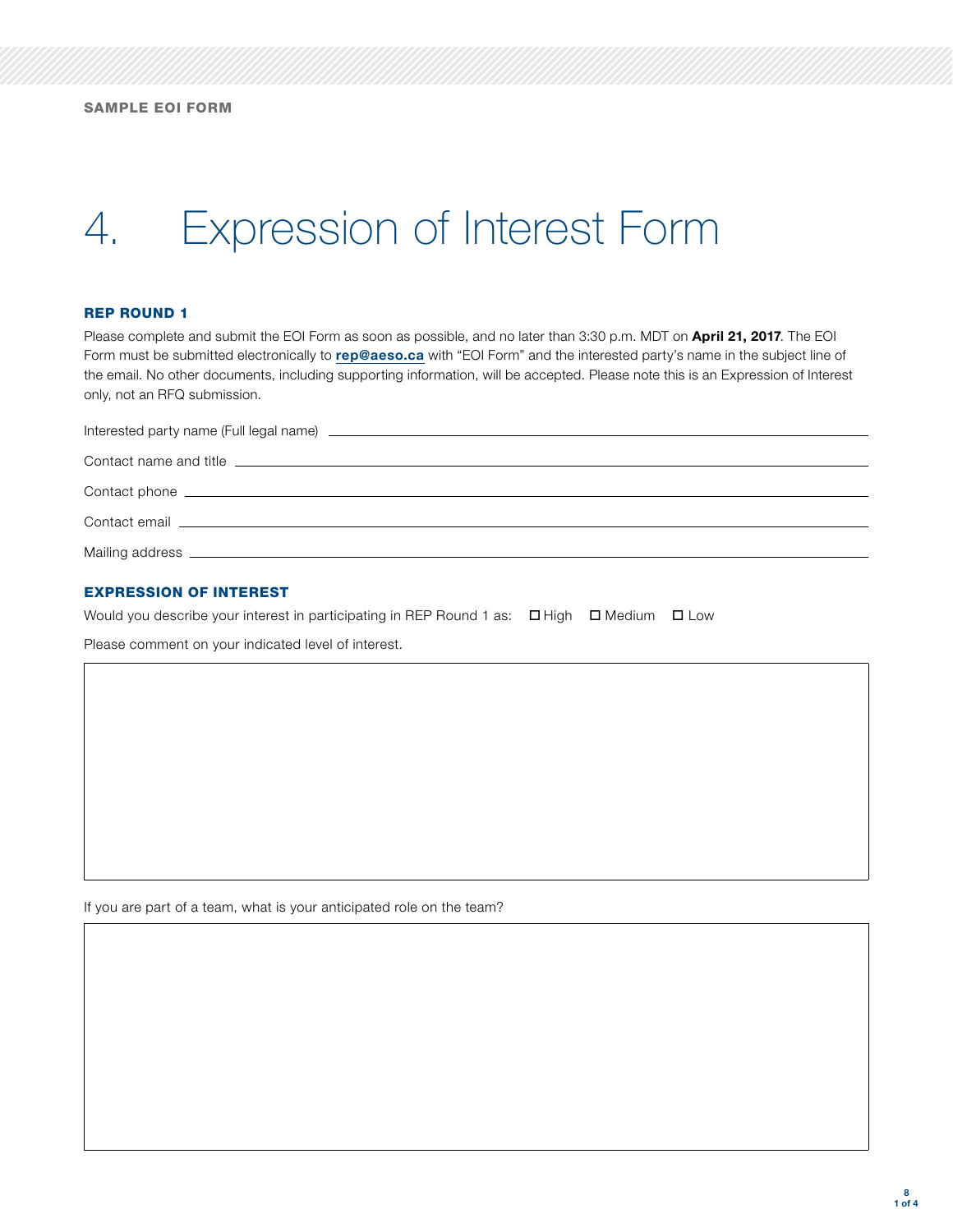# SAMPLE EOI FORM

If you are part of a team, who are the other team members and what are their potential roles?

| Team member ______________________                                                                                                                                                                                                   | $\mathsf{Role}$ $\Box$                                                  |
|--------------------------------------------------------------------------------------------------------------------------------------------------------------------------------------------------------------------------------------|-------------------------------------------------------------------------|
| Team member _____________________                                                                                                                                                                                                    | Role <b>Role Role Role Role Role Role Role Role Role</b>                |
| Team member <b>The Common Common Common Common Common Common Common Common Common Common Common Common Common Common Common Common Common Common Common Common Common Common Common Common Common Common Common Common Common Co</b> | Role <b>Role Role Role Role Role Role Role Role Role Role Role Role</b> |
| Team member <b>than</b> the manufacturer of the manufacturer of the manufacturer of the manufacturer of the manufacturer                                                                                                             | Role                                                                    |

Please provide brief general background information for you and each of your proposed enterprise (i.e. not individual) team members. Please do not include brochures or marketing materials.

Are you interested in future REP competitions?  $\Box$  Yes  $\Box$  No

Are there features of REP Round 1 as described in the REOI that materially impact your level of interest in participating in the competition?  $\Box$  Yes  $\Box$  No

If yes, why?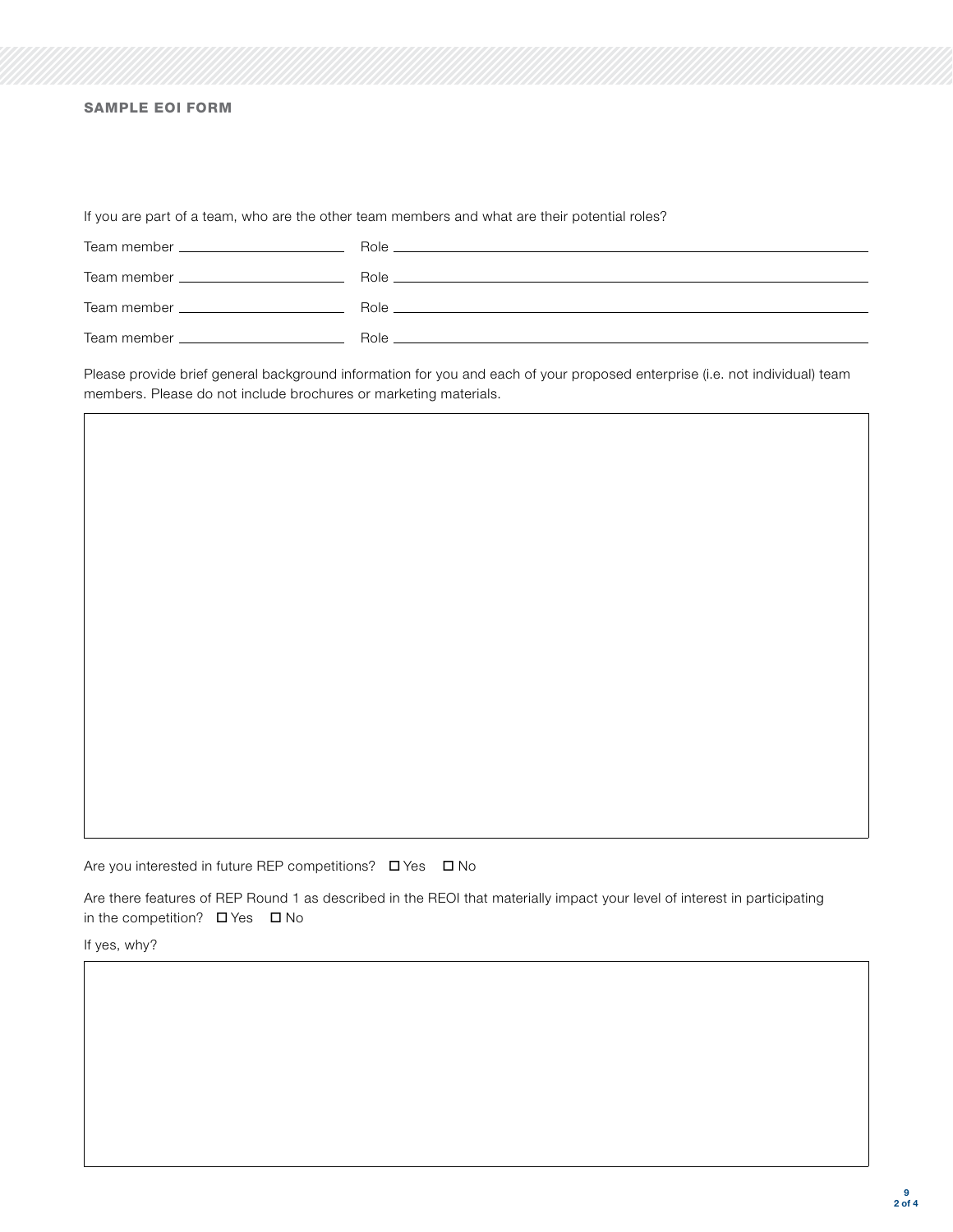# SAMPLE EOI FORM

Please provide the anticipated number of Renewables Projects you plan to submit at RFQ \_\_\_\_\_\_\_\_\_\_\_\_\_\_\_\_\_\_\_\_\_\_\_

# For each Renewables Project, provide the following:

| Renewables Project location in Alberta [1986] [2012] [2013] [2013] [2013] [2014] [2014] [2014] [2014] [2014] [ |  |  |  |
|----------------------------------------------------------------------------------------------------------------|--|--|--|
|                                                                                                                |  |  |  |
|                                                                                                                |  |  |  |
|                                                                                                                |  |  |  |
|                                                                                                                |  |  |  |
|                                                                                                                |  |  |  |
|                                                                                                                |  |  |  |